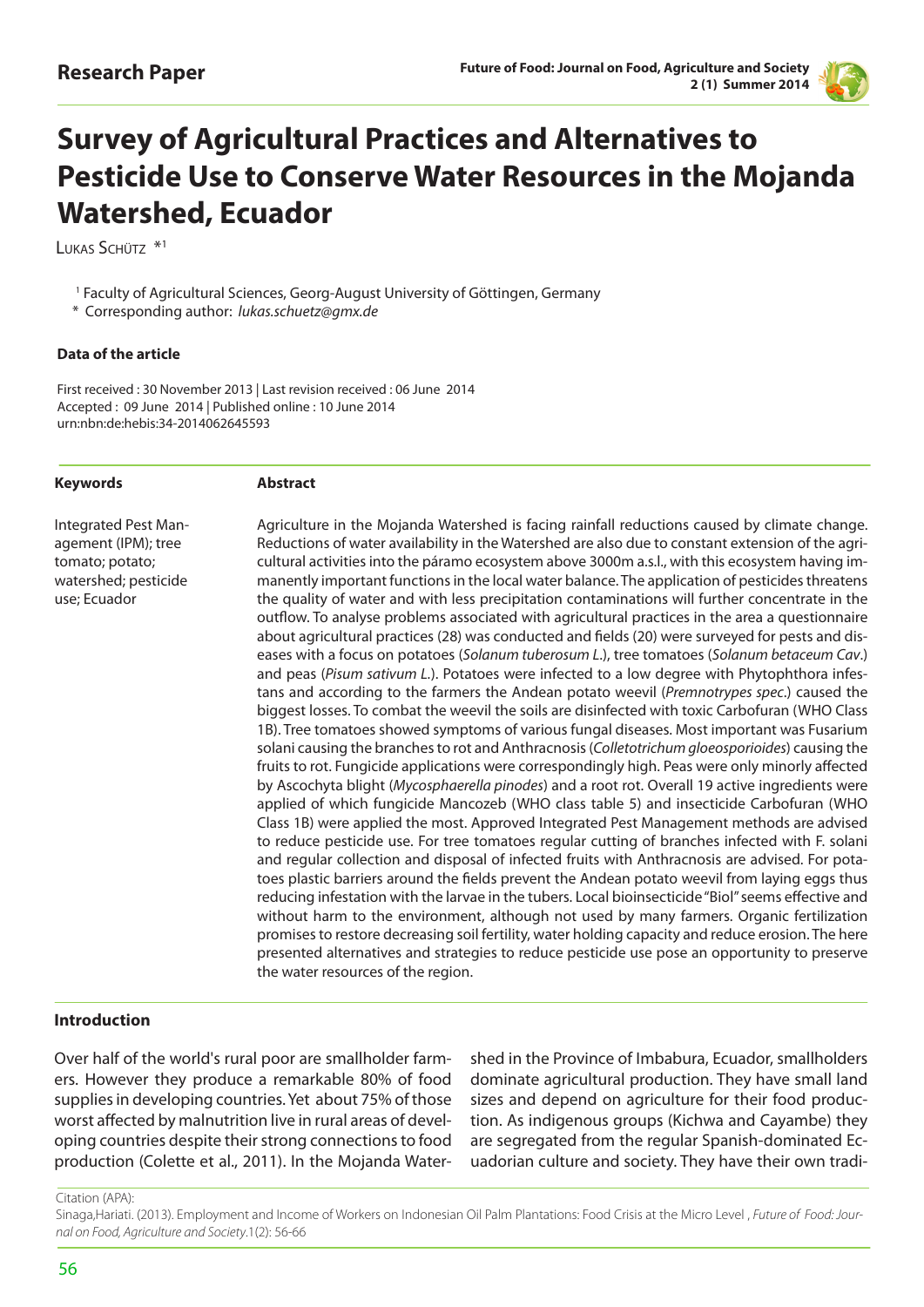



**Figure1:** Study region between Lago San Pablo and Laguna de Mojanda (O. Rosales, Universidad Tecnica del Norte)

tions and own belief systems. These factors contribute to them having bad connections to markets and little financial means to purchase new technologies or to obtain an education about agricultural practices.

Environmental problems in the Mojanda Watershed have increased over recent years. One of the primary topics of concern in the area is that of water quality and quantity, which are affected by agricultural and household activities, such as sewage disposal and agricultural run-off, leading to a contamination of ground water and water bodies. The intensive agricultural use in the area of the Mojanda Watershed as well as insufficient treatment of sewage water, has led to a rapid eutrophication with high phosphorus levels throughout the year in Lake San Pablo or Imbakucha below (Gunkel, 2002: 42). In recent years it has become widely accepted that climate change will also have negative effects on the water supply in the near future, causing little or no rainfall in some years, and excessive rainfall and/or floods in other years. These effects are foreseen to be additionally strengthened by El Niño and La Niña in some parts of the world, including the study area (Paeth et al., 2008: 284). The pressure on water quality is increasing and with a lower input of water in the catchment areas, the residues from agriculture are increasingly concentrated in the outflow to the lake. Pesticides in drinking water are known to be a serious threat to human health and agricultural practices have a huge influence on the above mentioned problems. It is necessary to analyse them in order to find more sustainable alternatives. The definition of sustainability in this study will follow the Council of Sustainable Agriculture and Rural Development of the Food and Agriculture Organisation of the United Nations (FAO). "(...) such sustainable development (in the agriculture, forestry and fisheries sectors) conserves land, water, plant and animal genetic resources, is environmentally non-degrading, technically appropriate, economically viable and socially acceptable" (FAO, 1989).

The problems of the area are argued to be environmental but the solution is to be found within the population and its farmers. A cultivation which considers and works with natural processes is found to need less pesticides and additional fertilizers. Many studies focus specifically on one aspect of farming, such as productivity and technology use. In contrast, nutrient dynamics in the soil, effects on biodiversity or the efficiency of extension services through agriculture need to consider all agricultural practices and see the farm as an entire system. Some scholars conducted research about agricultural practices in the whole region (Pandey et al., 2001, Barrow et al., 2008 or Majumder et al., 2010). This study will give an overview of agricultural practices within the Mojanda Watershed and will relate them to agroecosystem processes. With a focus on Integrated Pest Management (IPM) and plant diseases, the main issues for achieving sustainability will be discussed. Additionally, this study is the first in-depth study on agricultural practices in the Mojanda Watershed, and the first to uniquely link the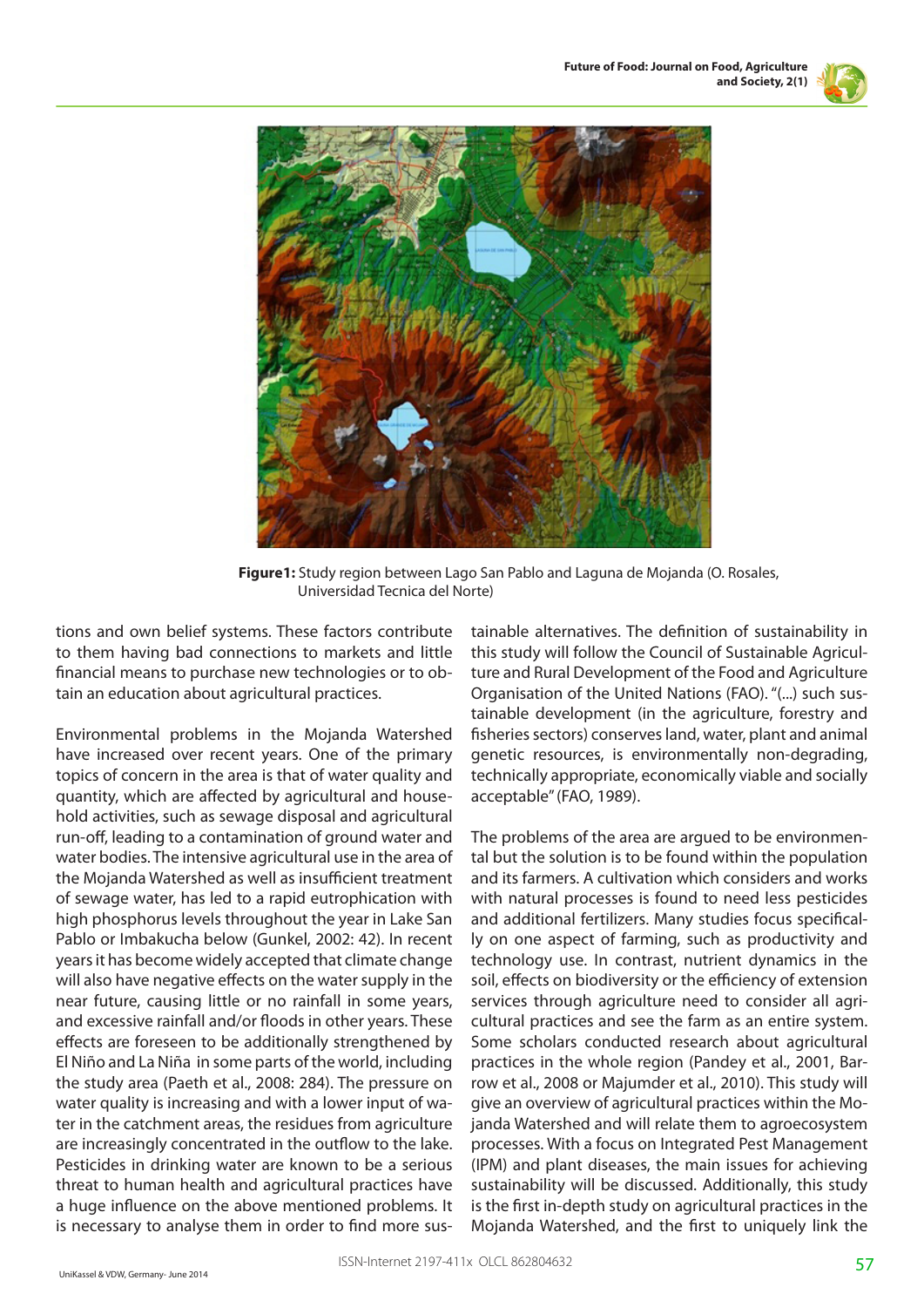



problems of the area with sustainability. The following questions are focused on and shall be answered by this study:

(1) What are the main agricultural practices in the study region regarding crops grown, the use of pesticides, cropping patterns?

(2) With a focus on potato (*Solanum tuberosum L*.), tree tomato (*Solanum betaceum Cav*.) or pea (*Pisum sativum L*.), what are the present pests and diseases and how are they presently controlled If used, which pesticides and fertilizers are applied?

(3) Which IPM methods are currently in use and what are the potential IPM methods which could be used to protect water resources of the watershed?

# **Case study**

## **Data collection**

A questionnaire was applied to gain insight on the agricultural production methods in the area. Together with a quantification of pests and diseases of the grown crops and further field investigations, possibilities, which will reduce agricultural pollution, have been sought out.

The data collection process took place in June 2011 and consisted of three stages. First the three crops to be focused on were identified: Potatoes were chosen as a traditional, yet input intensive crop; peas as a leguminous crop and tree tomato as an example for a cash crop. Next, a structured questionnaire (n= 28) was designed to find out about land use and agricultural practices and participants were chosen based on whether or not they farmed potatoes, tree tomatoes or peas. Snowball sampling was used at times to get in touch with other farmers in the study area who farmed these crops. Land sizes of the farms and indigenous heritage are homogeneous in the watershed (Wales, 2012) and found agricultural practices within the sample farmers may be seen representable for the watershed. Information was collected regarding crop rotations, fertilizer use, pesticide and insecticide use and local methods (non-pesticide) to mitigate pest and disease damage. In the third part an assessment of the three crops for damage by pests and diseases was realized. In total 20 fields of the participants of the questionnaire were selected. In three levels of different altitudes two fields of each of the crops were chosen to get an idea about the pest and disease distribution and their general condition. Additionally in potatoes four fields with pesticide application and four fields without pesticide application were selected. The damage on the crops was measured with the estimated severity. Severity was measured by recording the amount of infected or eaten parts of the plants. Diseased plants were assessed for the type of symptoms in order to know if the disease is

systemic or local on certain plant organs, including the roots. Diseases were identified according to relevant literature. This assessment was only conducted when it was appropriate which means only when there was an apparent phytosanitary problem. To exclude border effects the counting was always done inside the field. Comparisons between inside and on the borders of the field were done to confirm findings.

## **Analysis**

All collected information was analysed to understand environmental, agricultural and local practices in the Mojanda Watershed. The structured questionnaire on the other hand was interpreted using qualitative analysis (see for e.g. Atteslander et al., 2008) and if possible using descriptive statistics. A content analysis of literature was conducted to formulate solutions to the problems identified. Prevailing diseases were analysed for their risk potential concerning yield losses based upon previous scientific reports. Furthermore, it was tried to identify causes of disease outbreaks. Potential IPM measures and alternatives to current pesticide use are proposed using scientific literature and evaluated concerning their practicability for the study region.

# **Study area**

The Mojanda Watershed is located the mountainous slopes above lake San Pablo and 12,440 ha in size (Figure 1). The precipitation varies around Lake San Pablo between 800-1250mm annually with a dry season between June and September and a humid season from October to May (CEPCU, 2001). Cropping area and therefore study area extends from the lake into the tropical montane forest of the *páramo* (2660 to 3100 m a.s.l.) (Moreno et al., 2007). The *páramo* has a very important hydrological function. The plants which grow there have special physiological features which catch water from the mist of the higher altitudes. The *páramo* collects water and provides the lower areas even in the dry season with water through streams (Buytaert et al., 2007: 23). There is an ongoing trend to shift potato cultivation into the p*áramo* thus extending the agricultural border, which poses a threat to the water supply function of this ecosystem.

After the Spanish conquest, the land had been with one exception, under the rule of three haciendas in the whole region around Lake San Pablo. In the 1960s an Agrarian Reform took place under the direction of the Ecuadorian government and the land of the haciendas was distributed among the indigenous population (Mora in Chiu, 2008: 53). The indigenous population was already pushed onto marginal land in the mountains and through the reform the situation became institutionalized. In a study carried out by M. E Wales (2012)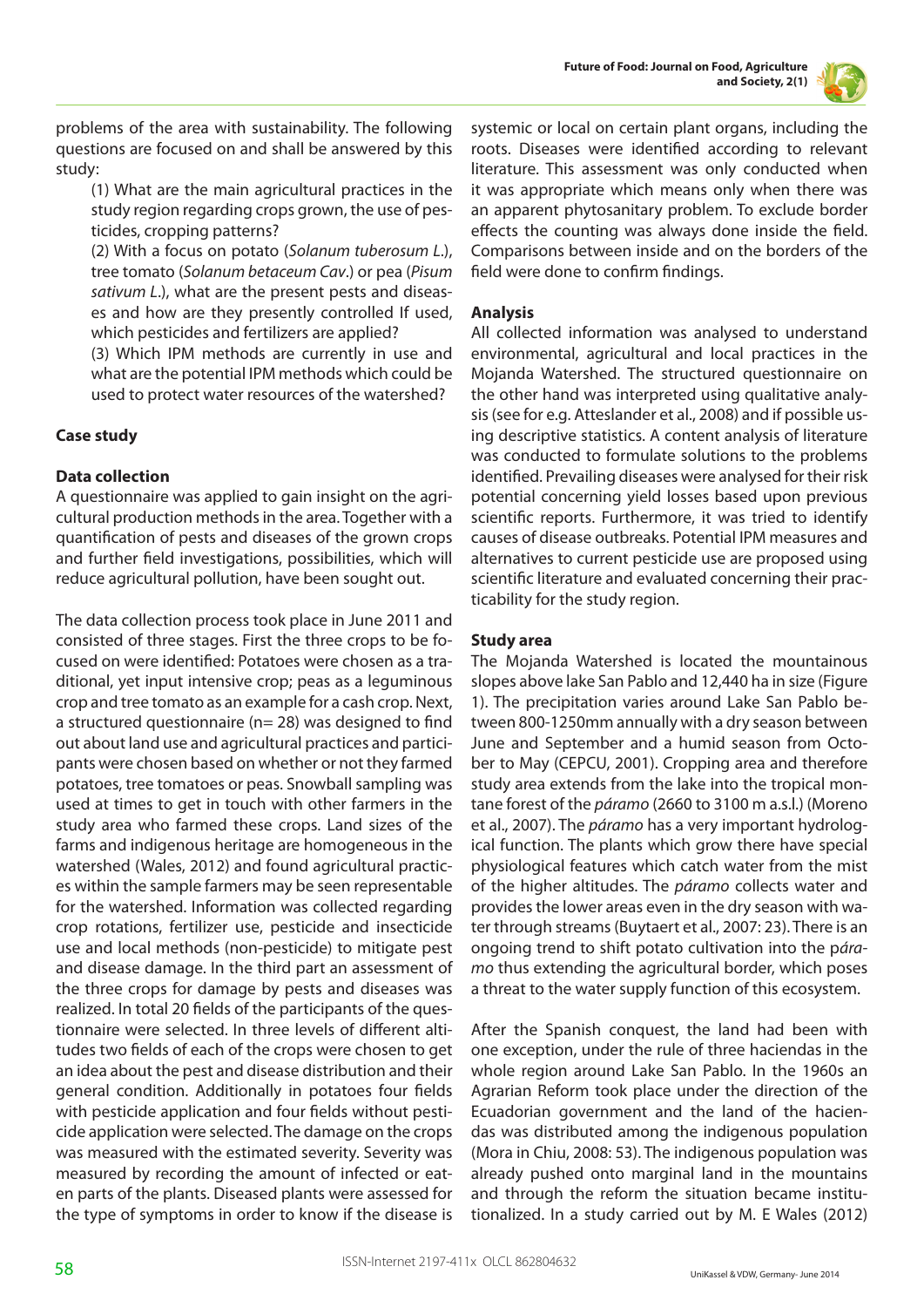



it was found that nowadays land size per household in the Mojanda Watershed is on average 0.8 h with an average household size of 5.7 persons. The study is based on data collected in three rural Parishes of the Mojanda Watershed, Eugenio Espejo, González Suárez and San Rafael, and can be viewed as reflective of the entire Watershed. 38.6% of the population considered themselves illiterate, while 38.6% reported basic literacy levels. This means that 77.2% of the population can either read or write at only a very basic level or not at all (Wales, 2012). The income which is derived from agricultural activities is with only 16% at first surprisingly low. But almost all of the respondents reported some sort of off-farm employment activities. Agriculture maintains food security and allows them to be independent from the market which guarantees them affordable food. Moreover, an interesting finding of the study by Wales (2012) was that 75.9% of farmers reported a decrease in harvest over the past five years. Furthermore, 35.2% of the sample mentioned a change in climate, such as different rain patterns and less rain. In some communities at the low and intermediate altitude the cultivation of tree-tomatoes as a cash crop has been introduced. Farmers reported to have started to cultivate tree tomatoes in the year of 2008.

## **Findings**

# **Agricultural practices**

The crop diversity that farmers planted was relatively high. Farmers were asked which crops are used in their crop rotation. Traditional crops as well as new crops were part of their rotations. Maize was planted the most with 23 out of 28 farmers. Fava beans (22), potatoes (20) and beans (20) followed. 17 farmers had a tree tomato plantation. Only three farmers within the sample cultivated strawberries. The main crop is maize but often intercropped with beans. Intercropping is very common in the region. Maize is not only planted with beans but also with sambo, a squash species, or fava beans. Other combinations include potato with peas, peas with fava beans, fava beans with potatoes and quinoa with potato. The use of crop rotation was common and only four out of 28 farmers did not rotate their crops. Often tree tomato farmers did not rotate their crops, because the fields have to be close to the house to facilitate harvest and tree tomato farmers often only owned one plot close to the house. Most farmers (21) included a nitrogen-fixing Fabaceae in their crop rotation. On average the fields were left as a fallow for 1.5 months. Fertilizers were applied in different ways. Ten farmers used only manure and likewise ten farmers used only mineral fertilizers. Mostly mineral fertilizers were applied for potatoes. In the case of tree tomatoes mainly manure was used and pea farmers tended to fertilize with manure and a minor

percentage with mineral fertilizers or not at all. Overall potatoes and tree tomatoes received more mineral fertilizers and more fertilization in general than peas (see table 1). Peas are mostly produced for auto consumption and in most cases are not sold on the market. Manure is collected and then brought to the field or the animals are kept on the field, either in the fallow period of one month or in case of the tree tomatoes between the stems. The amounts of fertilizers were only noted as high, medium or low because questioned farmers could only tell rough estimates.

Nine of the sample farmers did not use pesticides. 15 of the 19 farmers who applied pesticides did so in a regular pattern such as once a week or once a month. Only 14 farmers though could answer the questions of which products they applied. Differences in the amounts applied are unaccounted. It was found that ten farmers sprayed insecticides and eleven fungicides, seven used both at the same time and nine did not use any pesticides as mentioned above. 19 different active ingredients were found to be in use by the sample in the Mojanda Watershed. On average they used products with three different active ingredients, of which Mancozeb (8) was the most used, followed by Carbofuran (5), Cymoxanil (5) and Metalaxyl (4). Mancozeb, Cymoxanil and Metalaxyl are all fungicides while Carbofuran is an insecticide used to disinfect soils and mostly used for potatoes (27% of all applied pesticides for potato) against the Andean potato weevil and for peas. The most used pesticides for tree tomatoes were fungicides, which reflects the phytosanitary problems with fungi (Table 1). According to WHO classification (Tomlin, 1994), Mancozeb belongs to table 5 (unlikely to present an acute hazard) Carbofuran to Ib (highly hazardous) Cymoxanil to III (slightly hazardous) and Metalaxyl to III. Only rarely used was Chlorpyrifos (3), Benomyl (3), Cypermethrin (1) and Methamidophos (1). However, they belong to higher toxicity classes: II (moderately hazardous), Table 5, II, and IB. Benomyl is banned in Europe. Eight farmers reported that they received some kind of extension service, for example from the CEPCU (a local NGO), training in pesticide handling, training on vegetable growing, pesticide storage training or in the form of extra payment when buying strawberries receive extension services. No public extension service has ever reached the farmers.

### **Prevalence of pests and diseases and control methods**

## **Potatoes**

Three (two under pesticide application, one without) out of eight potato fields showed no symptoms of late blight (*Phytophthora infestans (Mont.) De Bary*). The rest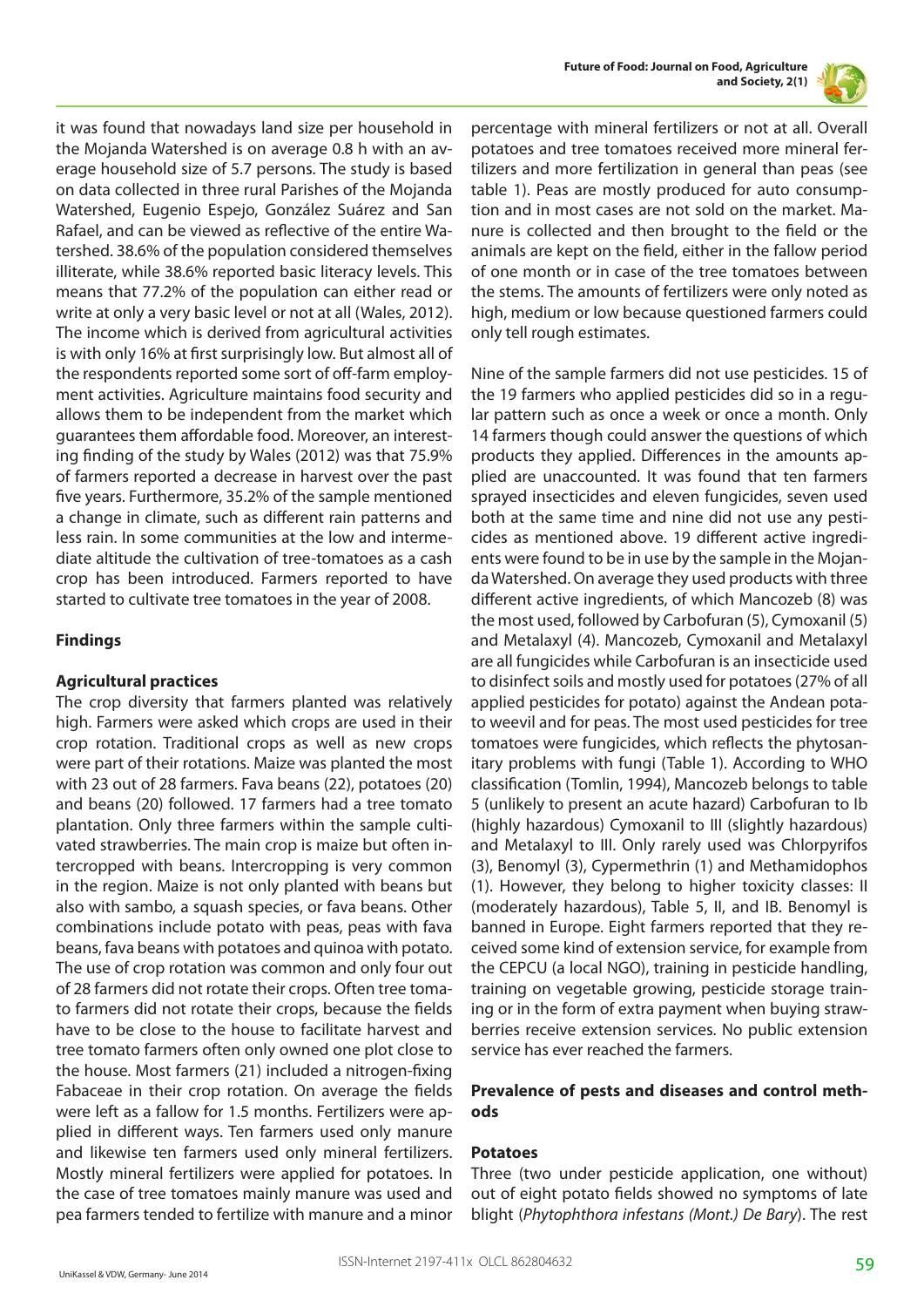



showed symptoms, but percentages of affected leaf area was overall less than 10%. Twelve out of thirteen farmers which cultivated potatoes considered late blight a problem, but the grade of perceived loss due to the disease varied from low to high. The rate of incidence of *P. infestans* was overall low and economic losses are assumed to be marginal especially because potatoes were just about to be harvested. Yet Late Blight is the pathogen which affects potato production the most in Ecuador and most other parts of the world. Its physiological optimum is in cold and moist climates. In areas of continuous potato production like the study region the spores are continuously present in the soil and a reinfection is a permanent threat. However P. infestans cannot be controlled completely by rotation, because the spores are transported by the wind and travel long distances (Pumisacho & Sherwood, 2002). First measure of control is to use resistant varieties. A lot of potato varieties only bear a vertical resistance, which can change quickly and make the variety susceptible again (Pumisacho & Sherwood, 2002). Disease forecasting which reports genotypes helps to identify the right cultivars to combat the disease. The method of spraying the plants with a filtered solution of wood ash in water is one local strategy however without verification.

Nine farmers considered the Andean potato weevil (*Premnotrypes spp*.) a problem and they perceived it more dangerous than late blight. No weevil was found on the field and neither feeding marks on the leaves found, but the larvae were found in storage spaces for potatoes, which proves the existence of the weevil in the area. The Andean potato Weevil poses a big threat to Ecuadorian potato production. If the crop is not managed properly, crop losses can be as high as 80% (Muñoz & Cruz, 1984, cited in Crissman et al., 1998), in others the maximum is 30% (Fankhauser, 1999). Farmers attempt to control the Andean potato weevil mainly by using several applications of often highly toxic insecticides like Carbofuran to disinfect the soil. With spray application timing is crucial because the beetle is only susceptible during the time when they lay their eggs.

However, with continuous potato cropping the weevils can still survive in the remaining tubers. Crop rotation is therefore absolutely necessary to reduce infestation (Crissman et al., 1998). Farmers in the research area reported collecting potato weevil larvae to reduce infestation. Looking at the life cycle and how the beetle reinfests the fields from other fields, this method cannot be successful. Plastic barriers can be a means to reduce the damage caused by the Andean potato weevil. In the study by Kuschel et al. (2009) the barriers were equally effective compared to a farmer's practice of applying insecticides four times in a fallow-potato rotation scheme. In a potato-potato rotation system the effect of the barriers together with one application of insecticides was superior to the farmer's practice. The cost for the new method of plastic barriers was equivalent to two or three pesticide applications per hectare. Plastic is available everywhere, it can be purchased in nearby cities and can contribute greatly to the reduction in insecticide applications.

In one field a few plants were infected with bacterial wilt (*Ralstonia solanacearum Smith*), but no farmer mentioned the disease and seems to be without history in the area. If the incidence of bacterial wilt is low, infected plants should be removed as quickly as possible to avoid a bigger outbreak. Also leftover tubers can maintain the inoculum and the plants should be removed in the next cycle. Using plant resistances would be the most effective way to control bacterial wilt besides avoiding solanaceous crops for a minimum of two years (Priou et al., 2011).

In storage for potatoes larvae and imago of the potato tuber moth complex were found and also farmers reported the problem. The larvae feed on the potatoes and the imago reinfest the potatoes. Potato tuber moth (PTM) is another reason for heavy insecticide applications. PTM granulovirus (PoGV) and *Bacillus thuringiensis* Berliner ssp. *kurstaki (Btk)* provide strong alternatives to manage field infestations of potato tuber moth prior to harvest, thus reducing the risk of tuber infestations in storage (Arthurs et al., 2008). The costs are low and the concentrates of *Bacillus thuringiensis ssp. kurstaki (Btk)* can be obtained in shops and then reformulated with talcum to protect the potatoes in stores (1,50\$/200kg potato) (Arthurs et al., 2008: 1544). The International Potato Center (CIP) offers parasitoids against the tuber moth (*Copidosoma koehleri, Orgilus lepidus, Apanteles subandinus*) to national programs of integrated pest management. Used as inoculative biological control they can bring back species lost through intensive pesticide use. The combination of sexual pheromones and insecticides so called attractand-kill method is another successful IPM measure and proved to reduce males of PTM, both in storage and field situations, by about 90% until 60 days after application (CIP internet resource, 2009).

### **Tree tomatoes**

Tree tomatoes are cultivated between 1800 and 3200m a.s.l. in most of the higher provinces of Ecuador. In recent years the economic value has increased due to the higher demand for tree tomatoes. But because of their value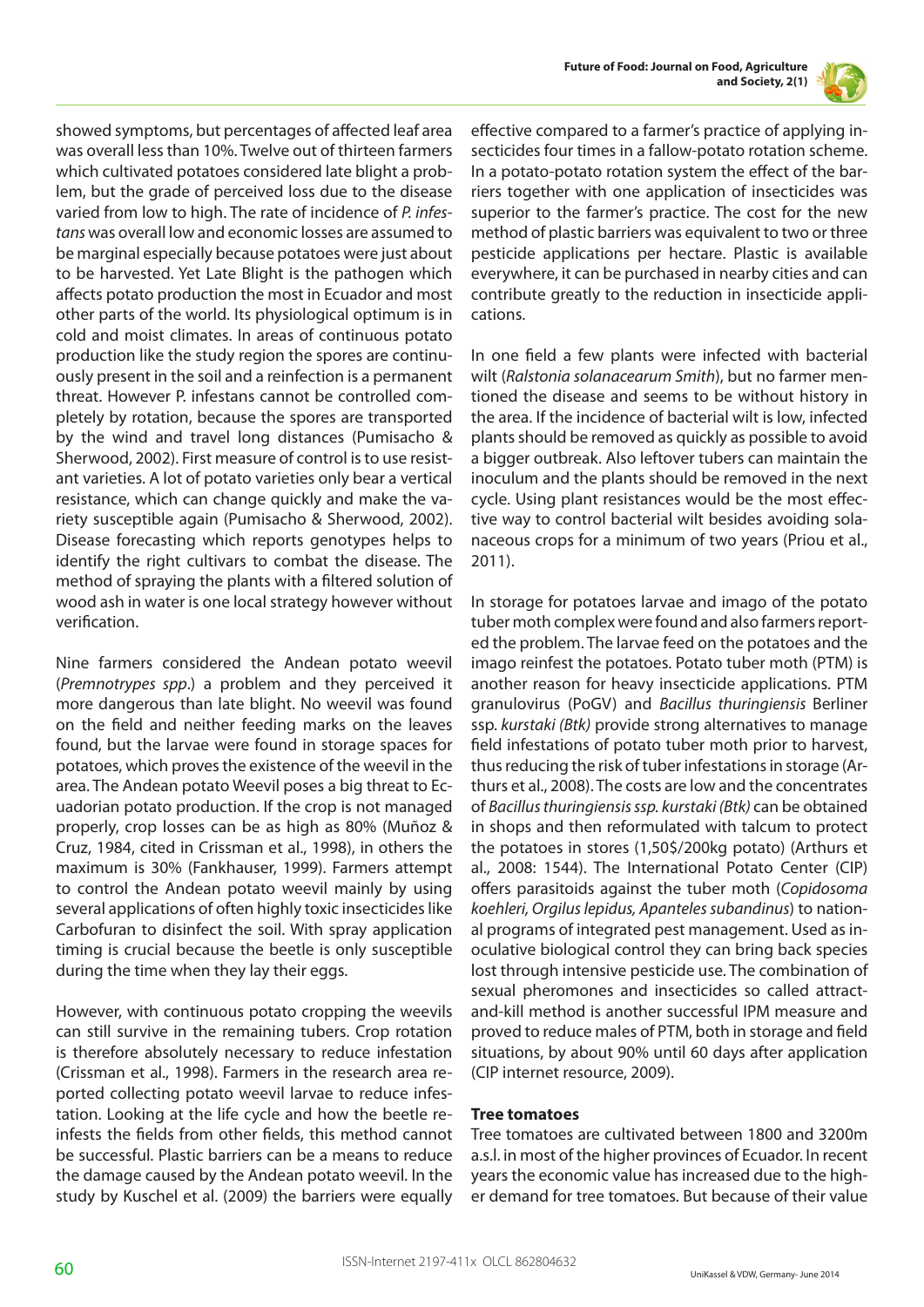



and due to its many pathogens, tree tomatoes are also being sprayed intensively.

Six out of eight farmers considered *Phytophthora infestans*, commonly known as "Lancha", to be a problem for their tree tomatoes but losses in terms of harvest and affected plants were generally perceived as low. Incidence of *Phytophthora infestans* in the field was correspondingly low and always stayed under the 10% level of affected leaf area or was not present at all. Five farmers named Fusarium solani link ("Palo Seco") as a problem in their plantation but perceived their losses as intermediate (moderate). *Fusarium solani* occurred in all fields and incidence of affected branches was on average 2.1 branches, however with a high standard deviation. Fusarium solani is the disease agent of a rot of the trunk, known as "Palo Seco" or "Mancha Negra del Tronco". The first symptoms appear in the first stages of development of the plants. Infections in the higher parts of the plants can travel downward easily and then infect the vulnerable stem (Revelo et al., 2006). *Fusarium solani* originates in Ecuador in the province Tungurahua where in the 1990s it had its only distribution area. Now the disease has spread into all major cropping areas of tree tomato (INIAP, 2010). Symptoms of Anthracnosis (*Colletotrichum gloeosporioides Penz*), locally known as "Ojo de Pollo", on the fruits were found in all fields, however the incidence was not able to be counted as farmers remove the infected fruits. All three farmers who estimated losses from the disease considered their loss as high. Alternaria spec. ("Lancha Amarilla") was found in some fields but incidence was very low. Five farmers reported that aphids occupy the tips of the branches and suck on the young leaves. Deformed leaves due to Tomato spotted wilt virus (TSWV) were found in all fields and is probably connected with the presence of aphids. One farmer reported of symptoms that could be the result of an infection with the nematode *Meloidogyne* spec. The nematodes kills off the roots and reduces the normal lifetime of 4 years of the plants substantially. Especially *M. incognita* reduces the life and cropping time of the tree, reducing the total harvest to about 30%; entire plantations had to be given up due to the attack of the nematode (Revelo et al., 2006).

Tree tomatoes should not be planted where other crops of the solanaceous family have been grown in the previous three years. *P. infestans* and other pathogens of *Solanaceae* can survive in the soil and can infect the plantation. Most diseases though are already transferred from the nursery. Farmers need to especially pay attention to the roots and look for galls of *Meloidogyne incognita*. Seeds can also transfer diseases and certified disease-free

mother plants guarantee healthy plants (Revelo et al., 2006: 60). Plants in the study area are grown very close to each other and disease can spread easily through the plantation. The farmers intertwine the branches to make the plants more resistant to wind. Revelo et al. (2006) recommends a distance of two meters between the plants. To reduce inoculum of fungal disease like *Fusarium solani* and *Anthracnosis,* infected branches, infested fruits and rotting fruits should be buried or burned (Revelo et al., 2006). Farmers in the study region reported doing both of these control measures, but in the studied fields many fruits, leaves or brancheswere infected, which shows that these measures are not followed thoroughly. Least vulnerable is a grafted hybrid, developed by the National Research Institute of Ecuador INIAP, which resists both the root rot Meloidogyne incognita and Fusarium solani. In general traditional cultivars are more susceptible to diseases. Recommended is the cultivar Común that shows a low susceptibility to diseases and a high acceptance of the consumers (INIAP, 2010).

#### **Peas**

In peas all farmers reported the "Lancha" as a major pathogen causing high losses. The disease could not be identified as there are many diseases associated with the Spanish name, which is generally used for fungal diseases. However, some plants showed symptoms of another fungal pathogen which was identified as Ascochyta blight (*Mycosphaerella pinodes Berk* and Blox. or Ascochyta pisi Lib.). Ascochyta blight can be controlled by plowing the stubbles down to deeper soil layers. The removal of crop residues is equally efficient. Furthermore there are resistant varieties, but also certified disease-free seeds can avoid disease outbreak (Infonet-Biovision, 2011).

In two fields a root rot was found in an irregular pattern, which indicates a soil-borne pathogen like Fusarium wilt. *Fusarium wilt* can be avoided with one of the many resistant varieties on the market. Few are resistant as well to Fusarium near wilt with very similar symptoms. The use of disease free seeds, certified or treated with a seed protecting fungicide is again an option. Residues can act as a reservoir of inoculum and should not get in contact with the newly planted crop. A five year rotation prevents a build-up of inoculum in the soil (University of Illinois, 1988). Over all few diseases occurred on peas. The plants were just before floration and more diseases may occur with pod formation and maturation. Most farmers did not use pesticides or mineral fertilizers in their pea crop.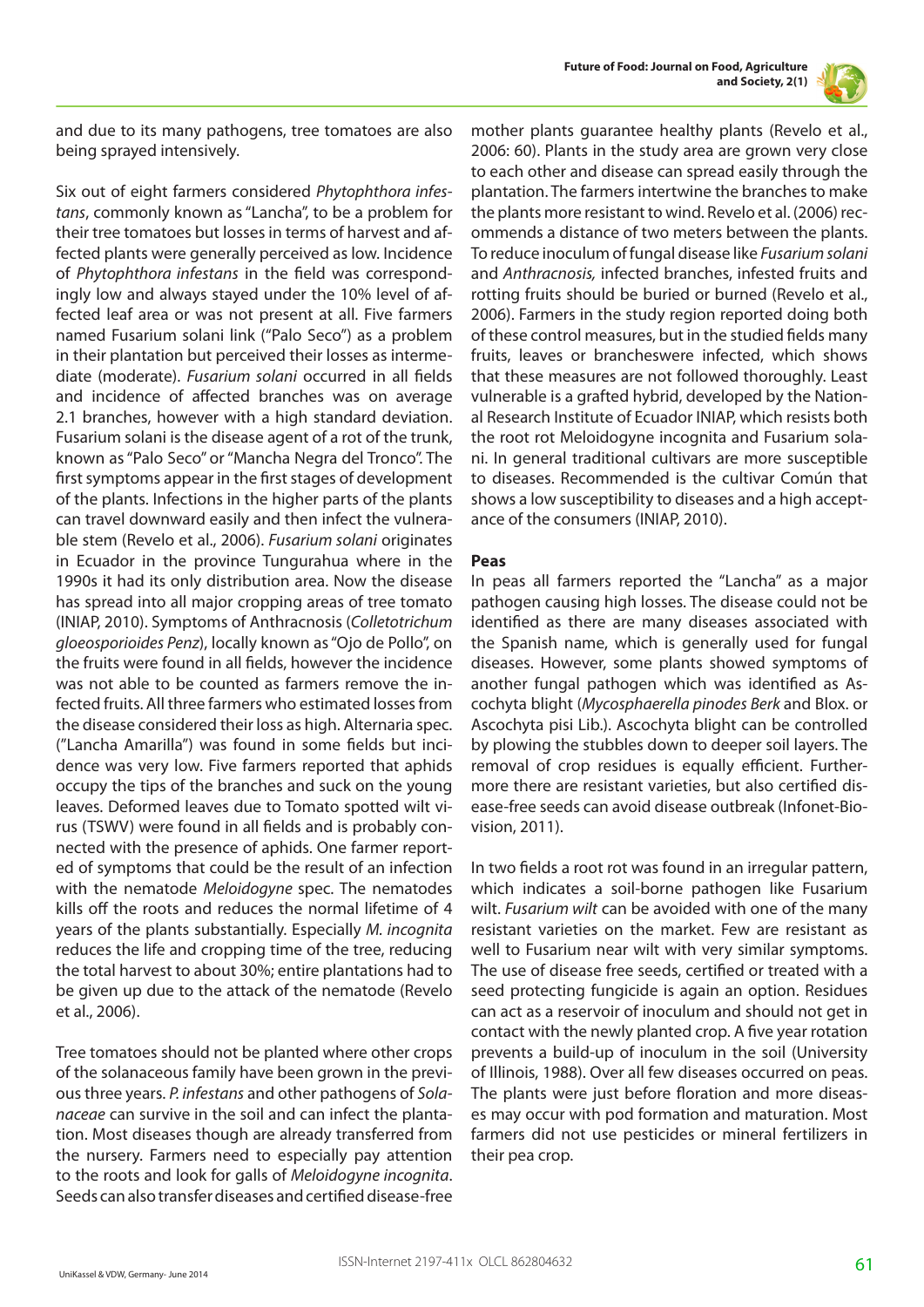

**Table 1:** The studied crops (potato, tree tomato, and pea), its diseases, its most applied pesticides and its most used fertilizers. No of answers about active ingredients (ai) used/No of respondents: potato 11/6, tree tomato 20/6, pea 5/2; respondents about fertilizer: potato 13, tree tomato 8, and peas 7

|             | <b>Diseases</b>                                                                                                                                                           | <b>Most applied Pesticides (ai)</b>                                                         | <b>Fertilizers</b>                                        |
|-------------|---------------------------------------------------------------------------------------------------------------------------------------------------------------------------|---------------------------------------------------------------------------------------------|-----------------------------------------------------------|
| Potato      | 1. Late blight (Phytophthora infestans),<br>2. Andean potato weevil (Premnotrypes<br>spp.)<br>3. Bacterial blight (Ralstonia solanacear-<br>um) Potato tuber moth complex | Carbofuran (27%) Mancozeb<br>(18%)<br>Chlorpyrifos (18%) Cymoxanil<br>(18%) Metalaxyl (18%) | Mineral fertilizer 53%<br>Manure 23%                      |
| Tree Tomato | 1. Palo seco ( <i>Fusarium solani</i> )<br>2. Lancha (Phytophthora infestans)<br>3. Anthracnosis (Colletotrichum gloe-<br>osporioides)                                    | Mancozeb (25%) Benomyl<br>(15%) Carbendazim (10%)<br>Cymoxanil (10%)                        | Manure 50%<br>Mixed 37,5%                                 |
| Pea         | 1. Ascochyta blight (Mycosphaerella<br>pinodes)<br>2. Fusarium wilt ( <i>Fusarium oxysporum</i> )                                                                         | Mancozeb (20%) Carbofuran<br>(20%) Cymoxanil (20%) Acarex<br>(20%) Propineb (20%)           | Manure 42,9%<br>Mineral fertilizer<br>28,6%<br>None 28,6% |

# **Local methods used against pests and diseases**

There are some methods used by the sampled farmers to combat pests and diseases organically, which also meet IPM/organic principles. Most common was the application of "Biol" as a spray. "Biol" is a mixture of the manure of cattle or other livestock, whey, sugar cane molasses (Panela), water, ash, baking soda and some herbs. It was found that the ingredients are not always identical; one version also contained pig urine, cow milk and an egg and others left out whey or sugar cane molasses. The following plant names were part of the mixture (missing Latin names are in Spanish or Kichwa): Rue (*Ruta spec.*), Eucalyptus (*Eucalyptus spec.*), angel's trumpet (Brugmansia spec.), Berro (*Nasturtium officinale W.T. Aiton*), Marco, stinging nettle (*Urtica spec.*), chili rocote (*Capsicum pubescens Ruiz and Pav.*), tobacco (*Nicotiana spec*.), alfalfa (*Medicago sativa L*.), peas with flowers (*Pisum sativum*) and vetch (Vicia spec.), chilca (*Baccharis latifolia*), garlic (*Allium sativum L*.), verbena (*Verbena spec*.). The mixture is moved every two days and then left to ferment for some weeks. With the herbs included in the mixture it is a natural insecticide. Chili (Levinsohn, 1976), tobacco (Casanova et al., 2004), garlic (Tedeschi et al., 2011: 488, Debkirtaniya et al., 1980) and rue (Vaughan and Judd, 2006: 137) are known to be effective insect repellents. In B. latifolia Zapata et al. (2010: 103) found inhibiting effects of essential oils of B. latifolia against *Aspergillus* 

*fumigatus* Fresen and Roja et al. (2007) found an antibacterial effect against gram positive bacteria. Tobacco has been used for a long time to control insects, but its alkaloid alone is stated to not be very effective (Tomizawa & Casida, 2009: 262). One farmer reported using an ash against powdery mildew and fungal diseases of tree tomatoes and in potatoes. He would soak the ash in water, then sieve out the big particles and spray the ash water on the infected plants. By reducing the moisture and the bioactive components of the ash the survival rate of arriving and germinating spores could be smaller. Also, the ash particles probably occupy possible infection sites of pathogenic fungi and hinder an infection. However, these effects would only last until the next rain. The traditional crop "chocho" (a lupine variety) has high levels of alkaloids and has to be cooked several times to remove bitterness from the seeds. People in the area use the water leftover from cooking and spray their crops to combat pests.

# **State of the agroecosystem**

The cropping area is located on and between the ridges of the mountain slope towards the Mojanda Lakes. The only flat land is located around Lake San Pablo. The land located here has a good water supply but in the higher altitudes agriculture is limited by the water supply and depends on rainfall. Cash crops like strawberries and tree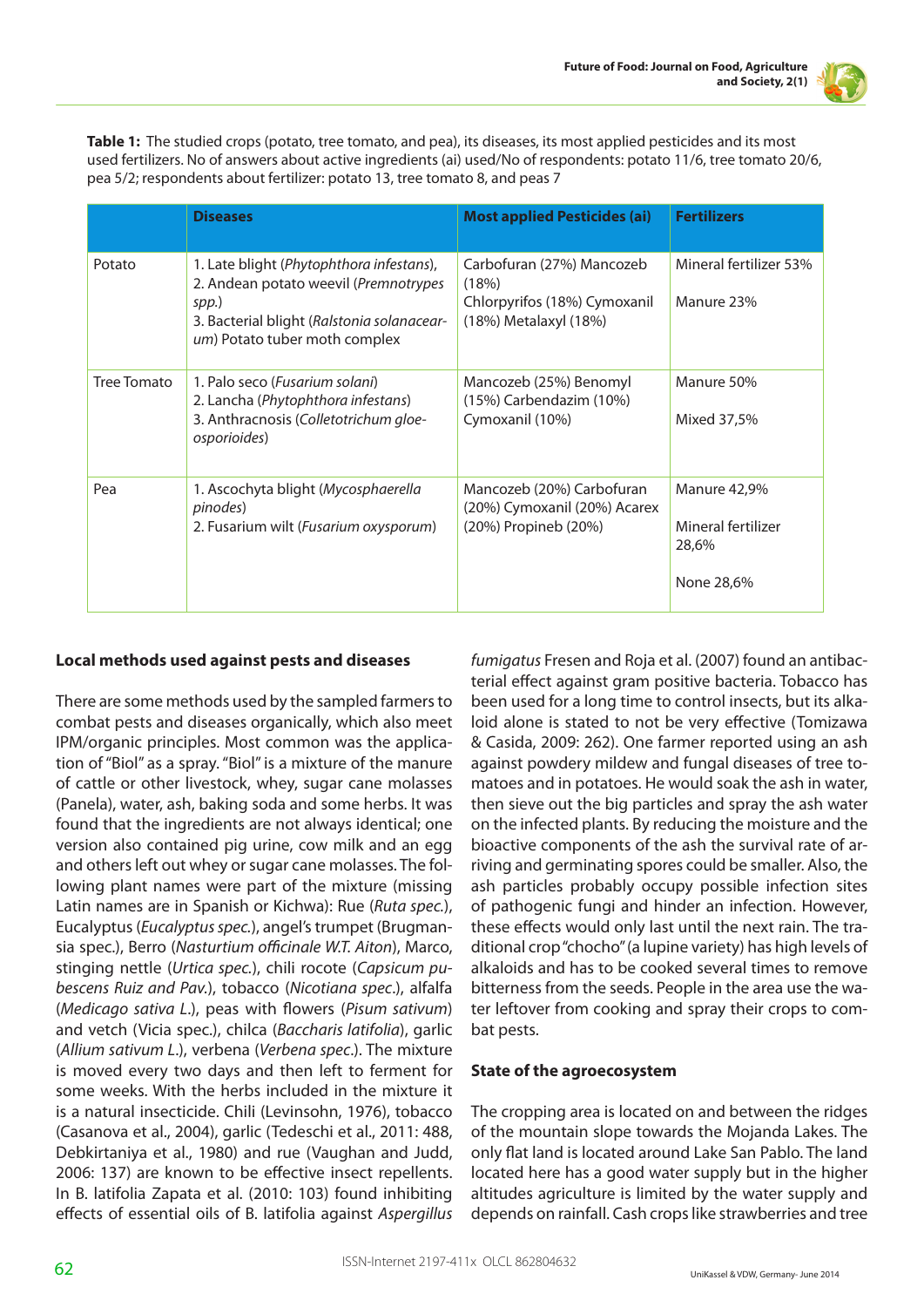

| Table 2: IPM measures for present pests and diseases |  |  |
|------------------------------------------------------|--|--|
|------------------------------------------------------|--|--|

| <b>Crop</b> | <b>Pest or disease</b> | <b>IPM</b> measure                                                                                                                    |
|-------------|------------------------|---------------------------------------------------------------------------------------------------------------------------------------|
| Potato      | Phytophthora infestans | Resistant varieties combined with disease forecasting<br>Avoiding Solanaceae in crop rotation                                         |
|             | Andean potato weevil   | <b>Plastic barriers</b>                                                                                                               |
|             | Ralstonia solancearum  | <b>Resistant varieties</b><br>Soil radiation<br>Avoiding Solanaceae in crop rotation                                                  |
|             | Potato tuber moth      | Bacillus thuringiensis and PTM granulovirus<br>Release of parasitoids Copidosoma koehleri, Orgilus lepi-<br>dus, Apanteles subandinus |
| Tree tomato | Anthracnosis           | Removal of infected and rotting fruits                                                                                                |
|             | Fusarium solani        | Prune infected branches                                                                                                               |
| Pea         | Ascochyta blight       | Deep plowing of stubbles<br><b>Resistant varieties</b>                                                                                |
|             | Fusarium wilt          | Crop rotation<br><b>Resistant varieties</b>                                                                                           |

tomatoes require irrigation and are planted close to the water sources. Other more traditional crops like quinoa, amaranth and maize are well adapted to the water scarcity. The water catchment of the *paramó* is channeled into the shrubs and then transported to the households in the villages. Only with excessive rainfalls the water reaches the lake. Yet terraces were not constructed to reduce the degree of slope and improve water holding capacity.

However, to reduce wind speed and erosion farmers constructed a wind protection with walls made out of adobe/loam called "Ardogón". They have been identified by the author as a habitat for soil inhabiting bees and bumblebees and contribute to pollination in the area. Hedges fulfil a similar function, including retention capacity for water and regulation of soil moisture content, and provide many services in an agronomic context as well as for nature conservation. In the research area hedges are abundant and can be found next to many fields. The natural vegetation has vanished in the intermediate altitudes. It has been replaced by Eucalyptus plantations, which is the case in other Andean regions as well (Carse, 2006). *Euphorbia laurifolia* ("Lechero") is the most planted shrub and believed to be a holy plant to the Kichwas.

It is planted on the boundaries of the field and fulfils a protective function. The wood is never used for fire and the tree is highly respected (CEPCU, 2001). Other plants found in hedges are *Agave spec*., *Baccharis latifolia Ruiz* and Pav. ("Chilca"), Izzo (a 90cm high Fabaceae with blue flowers) and *Eucalyptus spec*. *B. Latifolia* is a fast growing shrub, 2m high and 3m wide.

They are used as a living fence and can fix soils on slopes and terraces (Efloras, 2008). *B. latifolia* seems to be of special interest to insects. Their flowers are visited manifolds. With 20 sweeps with an insect net 68 morpho species including 13 small wasp species, possibly parasitic, and 6 spider species were found, which shows the high biodiversity and its function in the ecosystem.

# **Conclusion**

The Mojanda Watershed faces rainfall decreases in the future. The El Niño and La Niña phenomena are expected to increase in the future and weather patterns are expected to change. Traditional agricultural knowledge is at risk because planting calendars are adapted to the bimodal rainy-dry season and thus livelihood and financial outcome. These issues will be increased furthermore if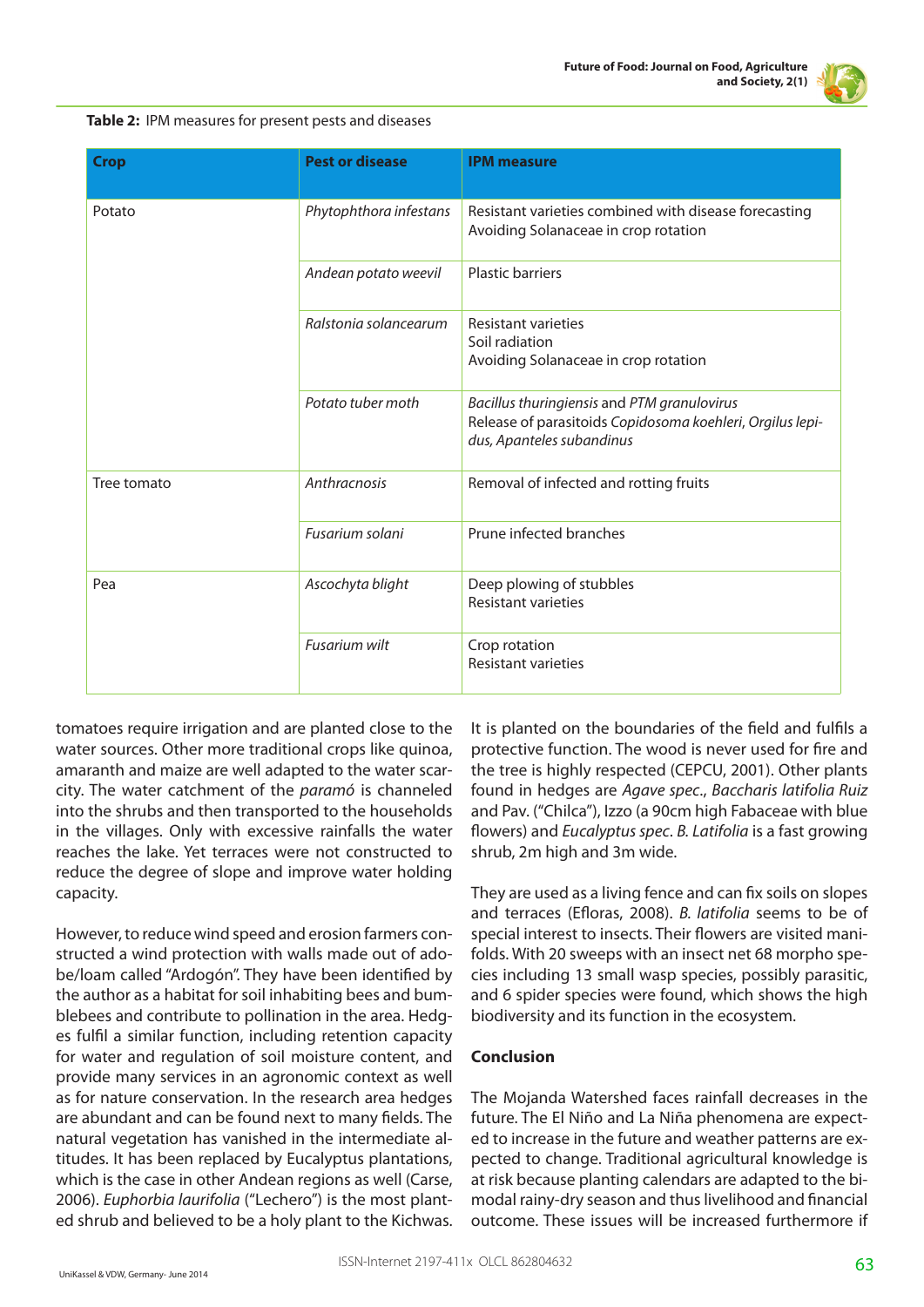



the extension of the agricultural border into the *páramo* continues and its crucial water collection function diminishes. Decreasing precipitation concentrates the outputs of agriculture in the runoff water and pollution is expected to increase with current pesticide application praxis and type of pesticides applied (e.g. Carbofuran WHO class IB). Some products were banned in Europe and are even banned in Ecuador. With 68% of the questioned farmers there is a moderate level of pesticide users.

However, 79% of the pesticide users applied them on a regular basis without checking for the pest or disease status and 26% did not know which products they apply. Knowledge about the pest and disease species, pest cycles is crucial to do regular scouting of their fields and to get the right timing for application to reduce pesticides and costs.

However, pesticides can also be replaced completely. There are some general methods included in the IPM principles to avoid a pest or a disease outbreak such as crop rotation, synchronous planting, certified seeds and the use of resistant cultivars. Crop rotation is always aimed at eliminating the pathogen from the soil either by time without the presence of the host of the pathogen or by antagonistic characteristics of plants which can accelerate this process. Suppressive soils can increase the effect where antagonistic microorganisms block out the pathogens. Synchronous planting enhances the effect of crop rotation when a whole area follows the same rotation. If resistant varieties are available they are the most powerful tool. Tree tomatoes do not have a very broad distribution and resistant varieties do not exist for the anthracnosis, which reduces yields substantially. The only alternative to pesticides is to collect the infected fruits or to test other products already applied in other crops.

Local farmers have been shown to use some alternatives to combat pests like the preparation of "Biol", the application of left-over water from cooking chochos or the spraying against fungal diseases with an aqueous solution of wood ash. Especially "Biol" seems to be an effective bio pesticide. Yet the recipe differs and the formulation could be optimized in further research to distribute the knowledge or the product as a cheap alternative to pesticides. For other, commercially available and ecological sound, pesticides or biocontrol agents like PTM granulovirus, Btk or parasitoids the farmers may not be able to have access. Public institutions if not the pesticide sellers are challenged to provide these inputs. The same is valid for certified seeds. For traditional crops certified seeds are less important than for non-traditional crops as they usually show a high adaption to the environment. An interesting IPM method against the weevil was found to be plastic barriers around the fields. If seed potatoes are checked for an infestation, the barriers prevent the flightless weevils from migrating onto the fields (Kuschel, 2009).

With education it is possible to reduce pesticide pollution. IPM methods require substantial knowledge on the farmer's side. Farmers in the study area are only educated at a basic level and furthermore they lack access to information about agricultural practices and the agricultural market.

People in the region reported about lower yields compared to previous years (Wales, 2012). The fallow time has been reduced and does not seem to allow the fields to restore the soil fertility. Applied fertilizers do not seem to replace extracted nutrients either and erosion plays another role in the reduction of soil fertility. The NGO CEPCU (2001) had already observed erosion in the most cultivated parts between 2700 m a.s.l and 3200 m a.s.l..

The people of the Mojanda watershed live in a fragile ecosystem. Water is at the centre of attention and its quantity and quality are at risk. Agriculture is connected highly with the identity of the people, yet the financial outcome is marginal. Extension service could mitigate agricultural problems and push forward more sustainable farming practices, but to solve the situation a development plan for the region is needed to reduce the pressure on the land and the people and water resources.

# **Acknowledgement**

The author would like to thanks anonymous reviewers for their constructive comments and the managing editorial team for their support.

### **Conflict of Interests**

The author hereby declares that there is no conflict of interest.

### **References**

Arthurs, S. P., Lacey, L. A., Pruneda, J. N. & Rondon, S. I. (2008). Semi-field evaluation of a granulovirus and Bacillus thuringiensis ssp. Kurstaki for season- long control of the potato tuber moth, Phthorimaea operculella. The Netherland entomological society, Entomologia experimentalis et applicata, 129, 276-285.

Atteslander, P., Cromm, J., Grabow, B., Klein, H., Maurer, A. & Siegert, G. (2008). Methoden der empirischen Sozialforschung. 12. Eds, Erich Schmidt Verlag.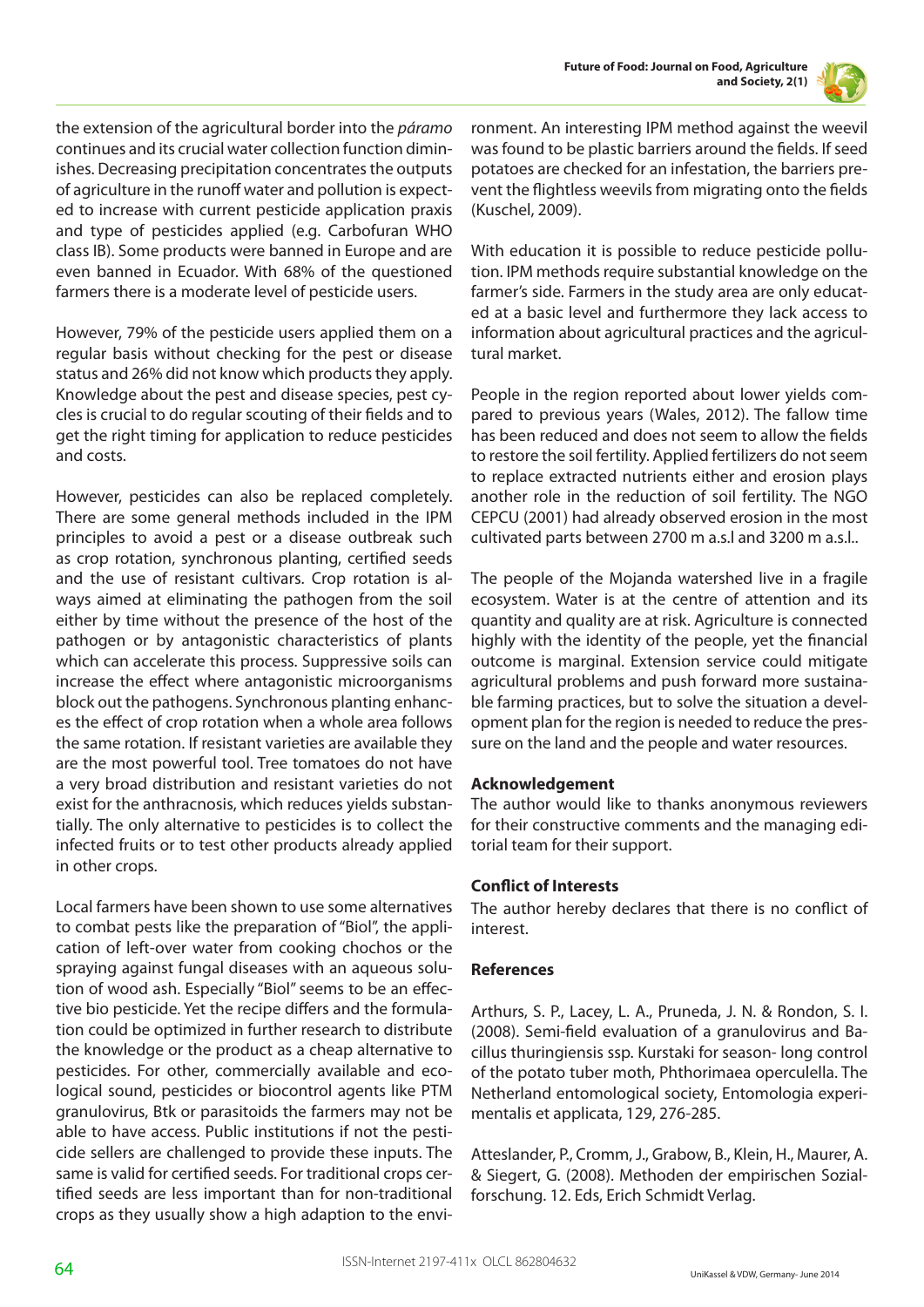

Barrow, C.J., Chan, N.W. & Bin Masron, T. (2008). Evolving more sustainable agriculture in the Cameron Highlands, Malaysia. International Journal of Agricultural Resources Governance and Ecology, 7(6), 450-468.

Buytaert, W., Iñiguez, V. & De Bièvre, B. (2007). The effects of afforestation and cultivation on water yield in the Andean páramo. Forest ecology and management, 251(1- 2), 22-30.

Carse, A. D. (2006). Trees and Trade-offs: Perceptions of Eucalyptus and native trees in Ecuadorian highland communities. In R.E. Rhoades, Development with Identity: Community, Culture and Sustainability in the Andes, 1-335, Cambridge, MA, CABI Publishing.

Casanova, H., Ortiz, C. & Vallejo, A. (2004). Nicotine oleate dispersions as botanical insecticides. 11th International Conference on Surface and Colloid Science Location: Iguassu Falls, Brazil, SEP, 2003, Surface and colloid science: Progress in colloid and polymer science 128, 187- 192.

CIP (Centro Internacional de la Papa) (2009). World potato atlas: Ecuador. Internet resource retrieved - 26/02/2012: *https://research.cip.cgiar.org/confluence/display/wpa/Ecuador*

CEPCU (2001). Plan de Manejo integral de la cuenca del Imbakucha (Lake San Pablo). Centro de estudios pluriculturales and United Nations for development (PNUD).

Collette, L., Hodgkin, T., Kassam, A., Kenmore, P., Lipper, L., Nolte, C., Stamoulis, K. & Steduto, P. (2011). Save and Grow: A policy makers guide to the sustainable intensification of smallholder crop production. FAO. ISBN 978- 92-5-106871-7

Crissman, C., Espinosa, P., Ducrot, C. E. H., Cole, D. C. & Carpio, F. (1998). The Case Study Site: Physical, Health and Potato Farming Systems in Carchi Province. Chapter 5 of: Crissman, C., Antle, J. M. & Capalbo, S. (1998). Economic, Environmental, and Health Tradeoffs in Agriculture: Pesticides and the Sustainability of Andean Potato Production. Kluwer Academic Publishers. Norwell, Massachusetts.

Debkirtaniya, S., Ghosh, M. R. & Adityachaudhury, N. (1980). Extracts of garlic as possible source of insecticides. Indian Journal of Agricultural Sciences, 50(6), 507- 510.

eFloras (2008). Published on the Internet *http://www.efloras.org* (22/02/2008) Missouri Botanical Garden, St. Louis, MO & Harvard University Herbaria, Cambridge, MA. Internet resource retrieved 17/1/2012: *http://www.efloras. org/florataxon.aspx?flora\_id=201&taxon \_id=103317*

Fankhauser, C. (1999). Main Diseases Affecting Seed Degeneration in Ecuador: New Perspectives for Seed Production in the Andes. European Association for Potato Research (EAPR): Triennial conference, Sorrento (Italy).

FAO. 1989, 'Sustainable development and natural resources management', Twenty-Fifth Conference, Paper C 89/2 - Sup. 2, Food and Agriculture Organization, Rome.

Gunkel, G. & Casallas, J. (2002). Limnology of an Equatorial High Mountain lake, Lake San Pablo, Ecuador: The Significance of Deep Diurnal Mixing for Lake Productivity. Limnologica, 32, 33-43.

Infonet-biovision (n. d.), Internet resource retrieved 02/12/2011: http://www.infonet-biovision.org/default/ ct/181/crops

INIAP (2010). Ecuador: Iniap presentó un portainjertos de tomate de árbol resistentes a nematodos y fusarium 05/04/2010. Internet resource retrieved 05/1/2012: *http://www.freshplaza.es/news\_detail.asp?id=36036*

Kuschel, J., Kroschel, J., Alcazar, P. & Poma (2009). Potential of plastic barriers to control Andean potato weevil Premnotrypes suturicallus. Crop Protection, 28, 466–476.

Levinson, H. Z. (1976). The defensive role of alkaloids in insects and plant. Experientia, 32, 408-411.

Majumder, M., Shukla, A. K. & Arunachalam, A. (2010). Agricultural Practices in Northeast India and Options for Sustainable Management. Biodiversity, Biofuels, Agroforestry and Conservation Agriculture, Sustainable Agriculture Reviews 5, 287-315.

Mora, César, 2008. Director, MAGAP Regional Office, Personal Interview, January 14th 2008, El Angel, Ecuador In: Chiu, M. 2008. Towards Sustainable Water Resource Management: Understanding the Relevance of Participatory Processes used as an integral part of Water Resource Management strategies in the Ecuadorian Andes. MSc. Thesis submitted to Lund University, Sweden, Centre for Sustainability Science.

Moreno Diaz, A., Rodriguez, D. & Otero, W. (2007). Mejora de las politicas de apoyo para el desarollo sostenible de las montanas- Ecuador. CONDESAN FAO GTZ FUNDESOT.

Muñoz, F. & Cruz, L. (1984). Manual del Cultivo de Papa (Potato Cultivation Manual). Manual No. 5, Estación Ex-